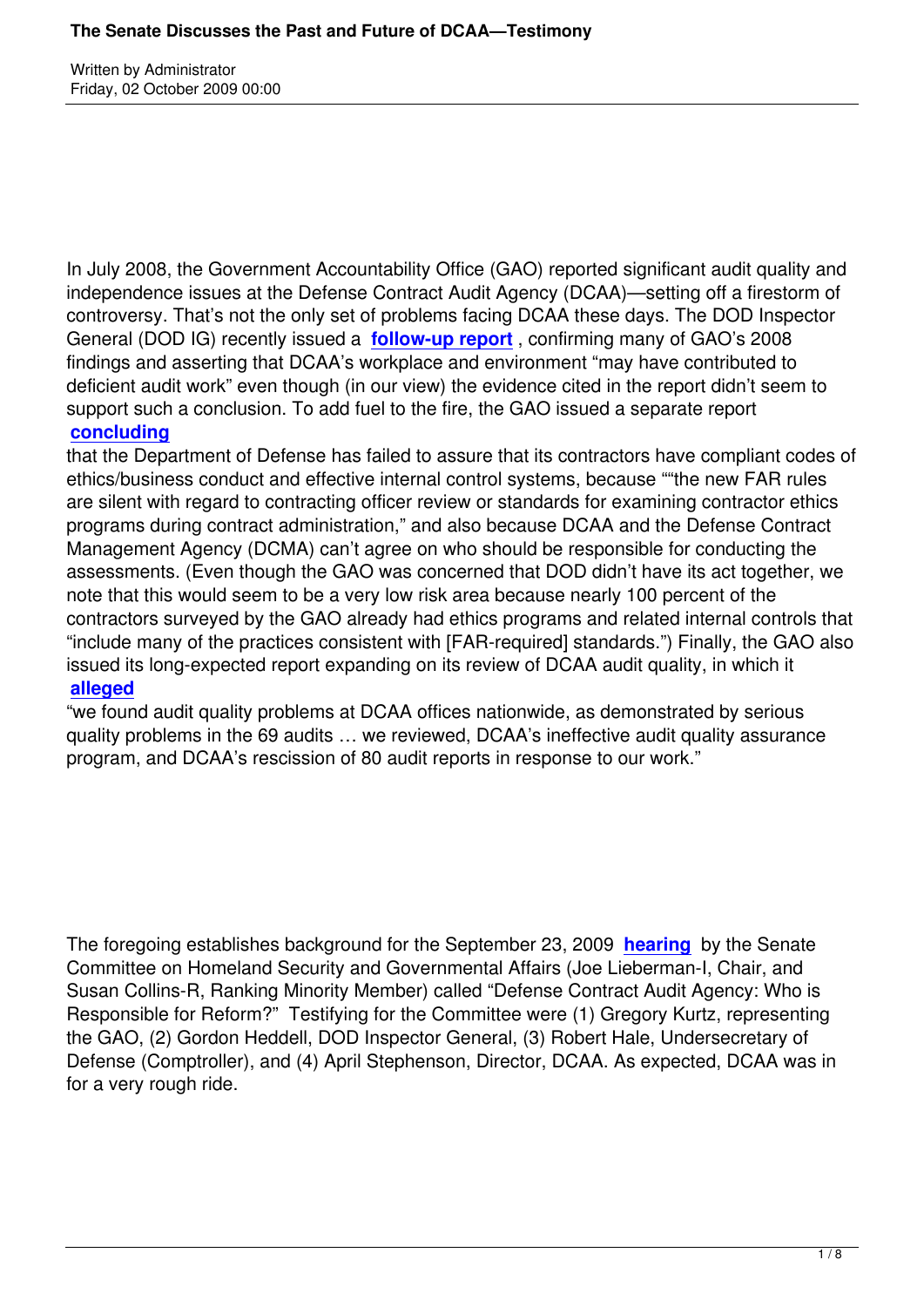Written by Administrator Friday, 02 October 2009 00:00

Senator Lieberman opened the hearing, quickly setting the stage: "Good morning and welcome to this hearing where we will examine the potential that billions of taxpayer dollars are at risk of being wasted because of the inadequate auditing procedures at the … DCAA." Senator Lieberman continued—

This is the 5th major report sounding the alarm on DCAA. … all showing that an important watchdog agency, DCAA, is in need of an overhaul. Washington, we've got a problem. In my opinion DCAA is in need of a complete cultural transformation. DCAA still seems driven by a culture that emphasizes speed and production of audits over the quality of results. And DCAA appears to be an incredibly insular agency, with little or no infusion of skills from outside the agency. It's time for us to make sure we change this environment with specific steps, such as improving audit quality control, increasing training opportunities, and developing a strategy to target resources, rather than simply churn out audits to hit numerical goals. … Certainly, due to DCAA's unique role, it must have the independence it needs to stand up to pressures from both agencies and contractors. And perhaps that independence should be strengthened. Perhaps it's time for us to consider separating DCAA from the Department of Defense and making it an independent auditing agency. But what is also needed right now is strong leadership from the top ranks of DOD to help DCAA achieve the necessary transformation and reforms. We do not want to be sitting here a year from now discussing the same old problems. Let's identify the root causes and get on to the solutions that the taxpayers demand and certainly deserve.

Next, Senator Collins spoke in the same vein as Senator Lieberman, saying, "A well-functioning DCAA is ... vital to our government's responsibility to be frugal stewards of taxpayer funds. It plays a necessary role in ensuring the accountability and transparency of federal contracts. Unfortunately, the GAO report contains the haunting refrain of disturbing past reports." She continued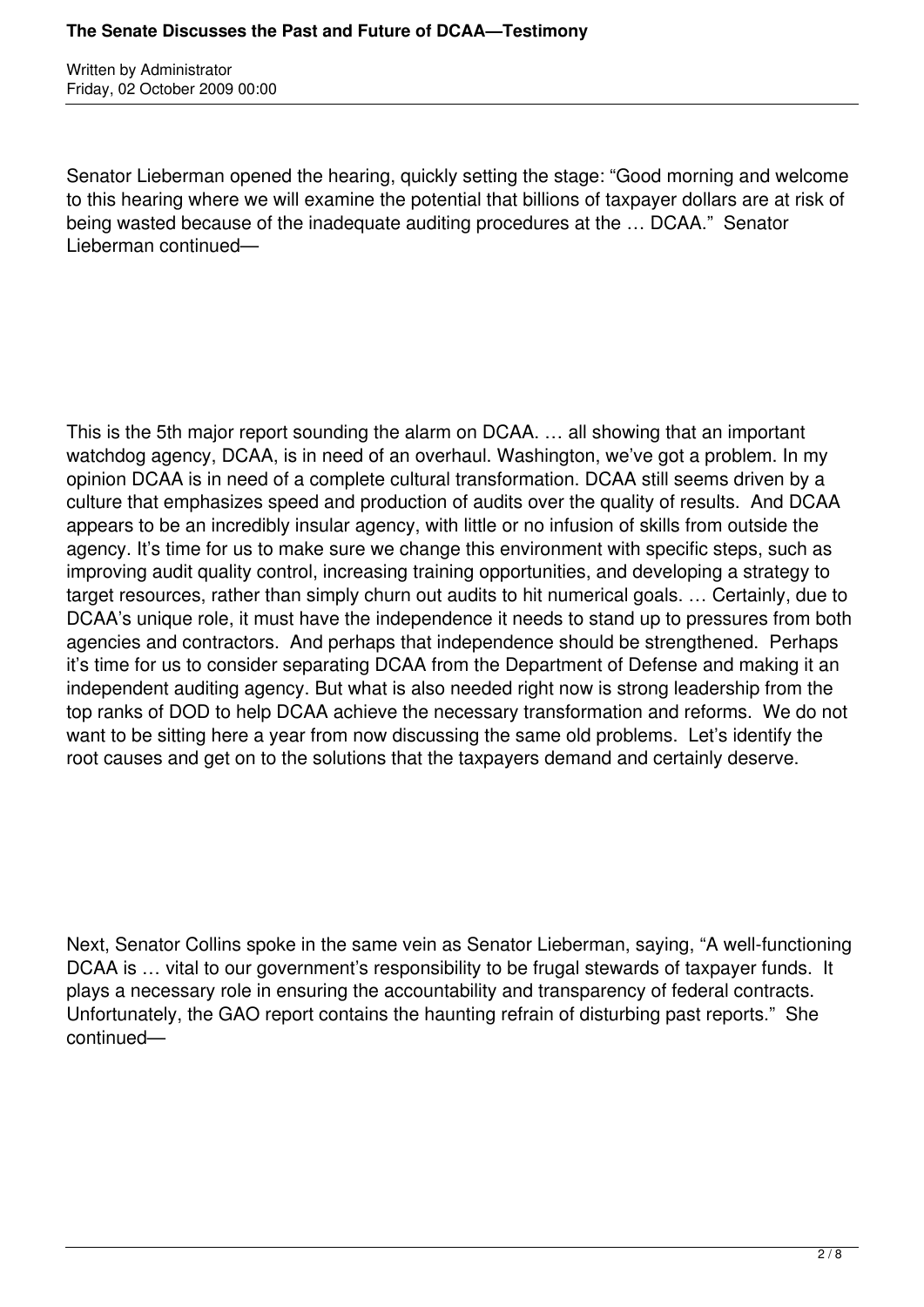The Department of Defense and other federal agencies rely on DCAA to detect waste, fraud, and abuse. It is, therefore, unacceptable for this federal policing agency to continue to have significant performance failures. With more than a little frustration, I note that we are here almost one year to the day since the Committee's last hearing on this very same topic – DCAA's poor performance. During the 2008 hearing, I raised significant concerns about mismanagement at DCAA. And yet, here we are again. … There are many principled and dedicated auditors at DCAA who endeavor to conduct themselves with the highest possible ethical standards. The management and culture at DCAA should support these efforts, not undermine them. … I am concerned … that simply adding resources will not address fundamental failings. Indeed, the consequences of mismanagement may only multiply with these additional resources. Less than a month ago, the [DOD IG] completed an investigation that found evidence of such mismanagement. It cited time pressure, uncompensated overtime, unauthorized changes to audit results, and other unprofessional behavior that had created a work environment not conducive to performing quality audits. What will it take to see progress? DCAA's inability to remedy its mismanagement, despite numerous hearings, investigations, and reports, is truly an epic failure by the agency and the Department. … To make matters worse, I am told some supervisors responsible for deficient audits were given performance ratings ranging from "exceeds fully successful" to "outstanding." Let me repeat that. For supervising these questionable audits, these managers were given marks of excellence. This is an outrage, plain and simple. We rely on the many honest and dedicated employees at DCAA to be the first line of defense to the abuse of tax dollars. When the audit agency fails, the fallout can cascade through the system, and ultimately shortchange our troops in the field. Congress must carefully consider what reforms are needed at DCAA in light of these disclosures. Reestablishing DCAA as a first-rate audit agency is critical. To date, I have been very disappointed with the lack of leadership from the Office of the Comptroller, which is responsible for overseeing and supporting DCAA.

Next, Mr. Kurtz from the GAO **testified** about the findings from the GAO report on DCAA audit quality. Those who read our article focusing on the GAO report will be unsurprised by his words. He testified—

A management environment and agency culture that focused on facilitating the award of contracts and an ineffective audit quality assurance structure are at the root of the agencywide audit failures we identified. DCAA's focus on a production-oriented mission led DCAA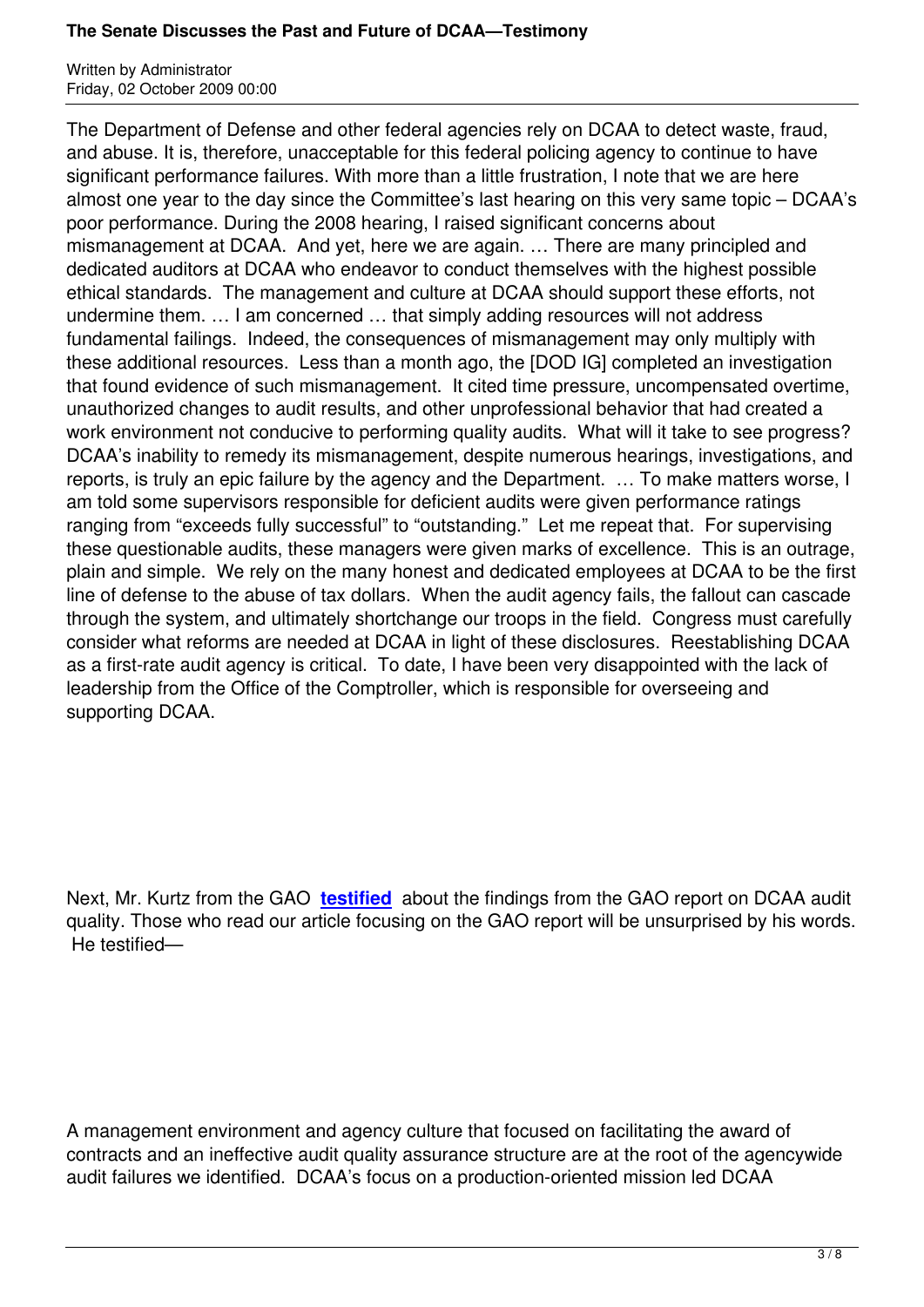management to establish policies, procedures, and training that emphasized performing a large quantity of audits to support contracting decisions and gave inadequate attention to performing quality audits. … In seven audits, independence was compromised because auditors provided material nonaudit services to a contractor they later audited …. 33 of 37 internal control audits did not include sufficient testing of internal controls to support auditor conclusions and opinions … for many controls, DCAA did not perform any testing at all. … DCAA's current approach of performing 30,000 to 35,000 audits and issuing over 22,000 audit reports with 3,600 auditors substantially contributed to the widespread audit quality problems we identified.

Notably, Mr. Kurtz opined that "DCAA's policy to eliminate the 'inadequate-in-part' opinion for contractor internal control systems audits does not recognize different levels of severity of control deficiencies and weaknesses and could unfairly penalize contractors whose systems have less severe deficiencies by giving them all the same opinion—'inadequate'—as contractors having material weaknesses or significant deficiencies that in combination would constitute a material weakness."

Next, **Mr. Heddell** testified regarding the DOD IG's efforts to monitor DCAA's audit quality, saying "We recognize, based on our efforts and those of the Government Accountability Office, that significant vulnerabilities continue to exist in DCAA's implementation of auditing standards in ter[ms of guidance](media/Heddell-Testimony.pdf) and execution." He continued in a similar manner, testifying—

My office conducted a senior official investigation and concluded that the former Regional Audit Manager [RAM] with responsibility for DCAA's Resident Officeat Boeing, Huntington Beach, California, was not free from external impairments to independence as required by GAGAS and DCAA audit policy. Her directionresulted in a flawed audit that could have allowed Boeing to recover \$271 million in unallowable costs. Additionally, we received allegations that she created an abusive working environment. Because this Regional Audit Manager was promoted to Deputy Director, Western Region, DCAA, the allegations were addressed in a senior official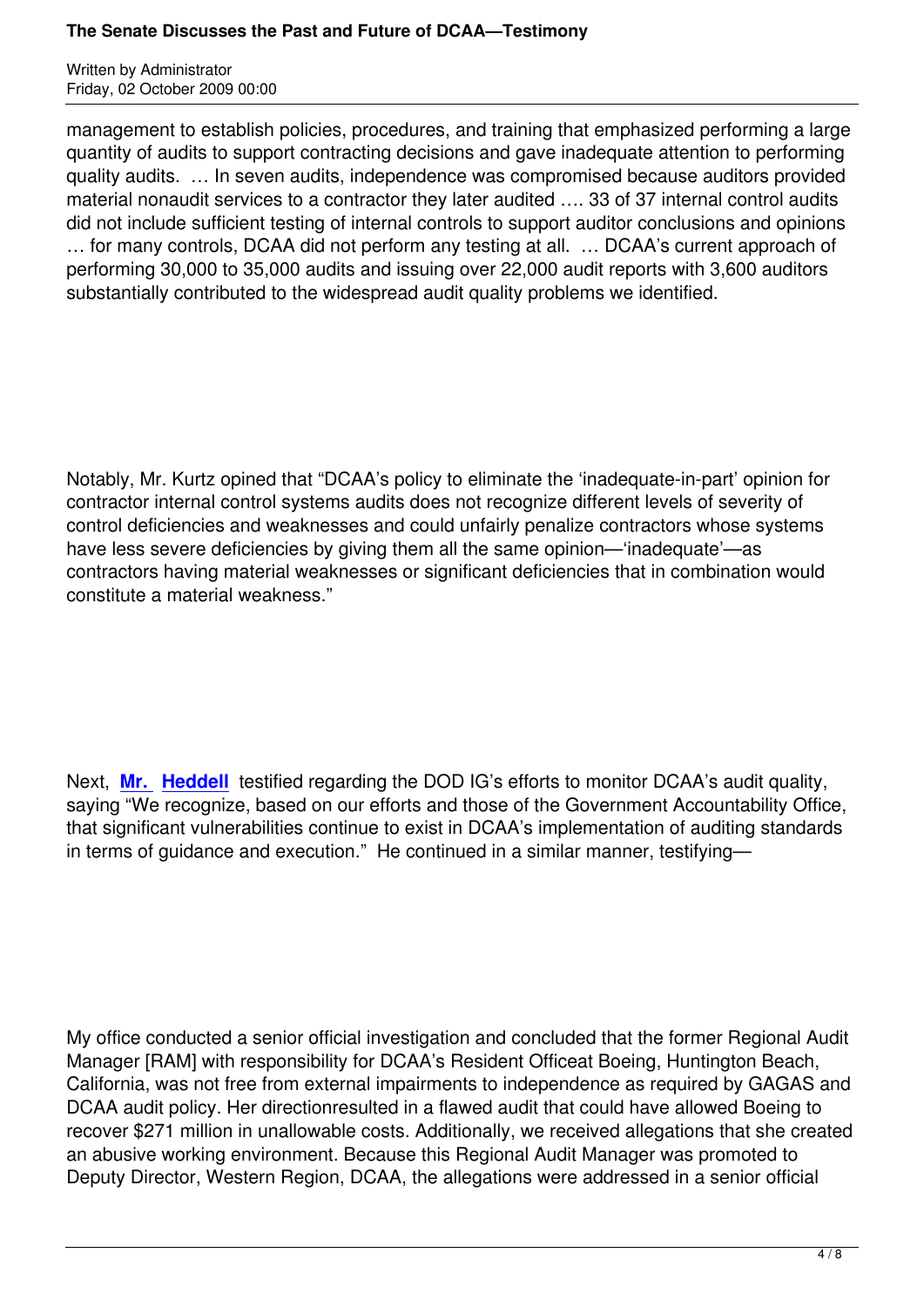investigation that resulted in a report issued September 11, 2009. The investigation concluded that the individual failed to meet GAGAS standards for independence and objectivity by improperly directing changes to the audit report and that she engaged in conduct that was inconsistent with established leadership standards for senior officials. The report was provided to the Director, DCAA, for review and appropriate action. We also conducted separate investigations into allegations that two other DCAA senior officials abused their authority by improperly directing changes to audit opinions. Those allegations were not substantiated.

Mr. Heddell concluded:

Based on the recent review of DCAA by GAO together with deficiencies indentified in our May 2007 peer review, I took the extraordinary action of notifying DCAA that our May 2007 'adequate' opinion on DCAA's system of quality control would expire as of August 26, 2009. On the basis of our action, Irecommended that DCAA immediately begin to qualify its audits with a statement noting an exception to compliance with the Quality Control and AssuranceStandard. Additionally, I recommended that DCAA publicly disclose the concerns of the GAO, including the questioning of the reliability of audit reports issuedduring the period ending September 30, 2006.

Next, Under Secretary **Hale** (DOD Comptroller) testified. Mr. Hale is Ms. Stephenson's supervisor in the DOD chain of command. His testimony largely consisted of acknowledging the issues identified by the GAO and DOD IG, and identifying corrective actions that he and DCAA were taking in re[spon](media/Hale-Testimony.pdf)se. His testimony was notable not for where he agreed with the audit agency detractors, but for where he disagreed. He testified –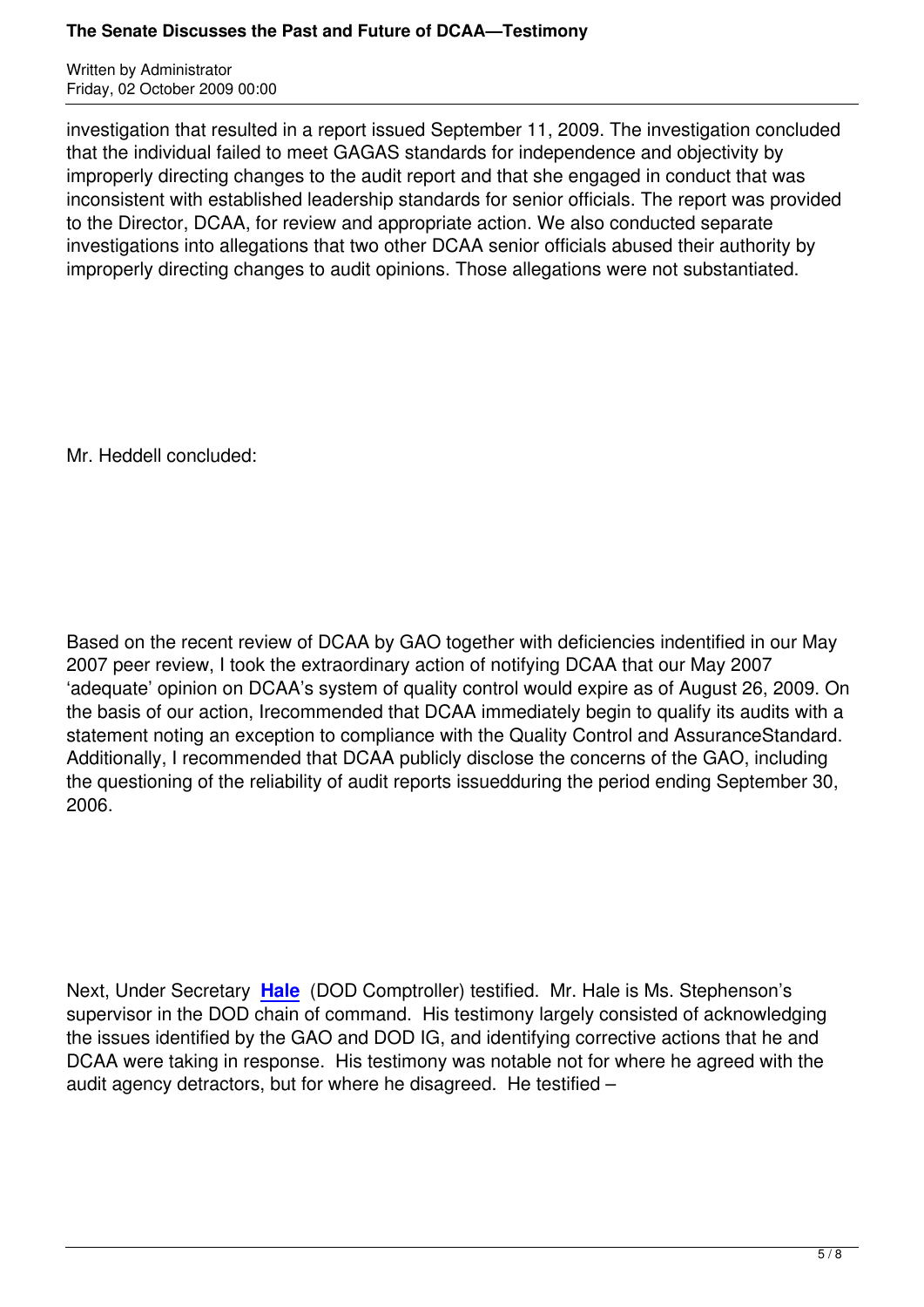Written by Administrator and Administrator and Administrator and Administrator and Administrator and Administrator and Administrator and Administrator and Administrator and Administrator and Administrator and Administrator

GAO suggested that Congress consider providing DCAA with independence similar to that of the Department's Inspector General (IG). We respectfully disagree. We do not believe that the DCAA Director should be a Senate-confirmed position unless DCAA is independent of DoD. Presidential appointment with Senate confirmation will inject an inappropriate political element into DCAA, and it will inevitably create lengthy periods when there would be no Director. … While we do not support IG-like independence, we are taking steps to strengthen DCAA's independence internally by assessing improvements to the process used by contracting officials to resolve DCAA audit findings. Under this process, for highly significant issues, DCAA may appeal to the Director of DPAP. If DCAA disagrees with the DPAP decision, further appeal could be made to the Under Secretary (Acquisition, Technology, and Logistics) and to the Under Secretary of Defense (Comptroller), who would act together as a team. We expect that appeals to the Under Secretary level would involve only the most important issues.

Mr. Hale concluded with a bit of a plea to the Senators weighing DCAA's future role as defense acquisition watchdogs: "as we go forward it is also essential that we keep in mind the value of the services DCAA provides to DoD and other organizations. I have spoken personally to the Director of DPAP – one of DCAA's key customers – and he informed me that DCAA products are necessary and critical to the acquisition process. The Wartime Commission on Contracting has made similar comments. As we strive to resolve issues raised by GAO, we must be careful not to undermine the unique value of DCAA."

Finally, DCAA Director **Stephenson** spoke on behalf of her agency. We would characterize her testimony as straight-forward and to the point; and perhaps a bit resigned to the beating she was about to take. She started with a simple statement: "Please be assured that we have taken the GAO's findin[gs very serious](media/Stephenson-Testimony.pdf)ly. We have worked diligently since late 2008 to accomplish a number of actions to improve the quality of the audit services and to improve the working environment for our employees." She then addressed the GAO report findings, discussing four distinct problems: (1) insufficient testing of contractor internal controls, (2) ineffective [DCAA] quality assurance program, (3) lack of independence, and (4) management abuses of employees/impediments to the 2008 GAO investigations. Following are selected quotes from Ms. Stephenson's testimony.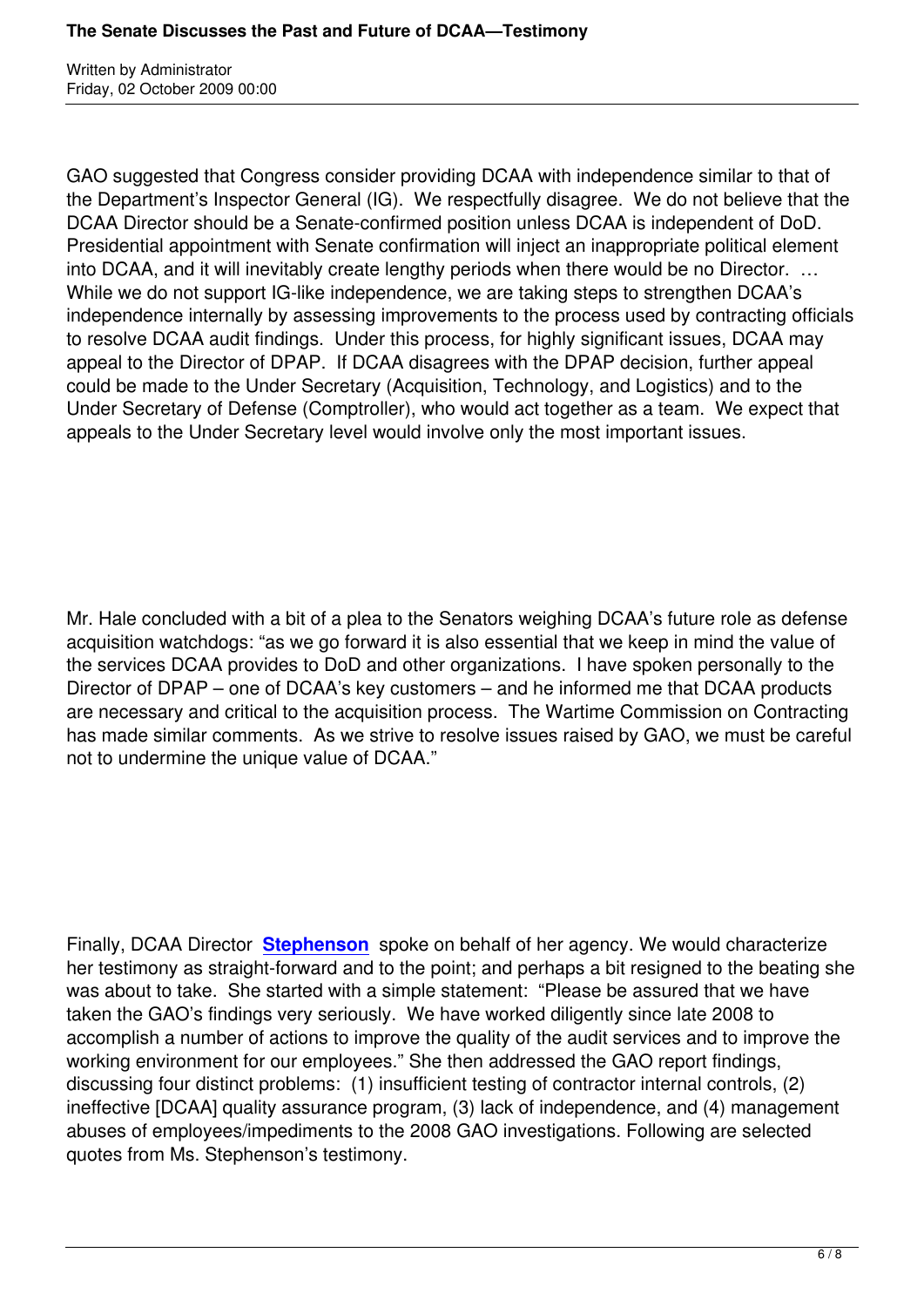Written by Administrator Friday, 02 October 2009 00:00

 - Although the auditing standards do not require that DCAA express an opinion on the adequacy of the contractors' internal control systems, we did so to provide contracting officials meaningful information to approve or disapprove a contractor's system as stipulated under the Federal Acquisition Regulations. We are currently assessing the type of systems DCAA will need to audit and the type of opinion to be provided. We will continue to seek advice from the GAO and the DOD Inspector General. We anticipate our revised processes will be tested in early FY 2010 starting with the contractor's system for preparing interim and final billings to the Government. We envision the revised processes will consolidate testing of contractor billings currently performed in three different types of audits into a single audit.

 - In August 2008, we centralized the quality assurance function by moving it to Headquarters and reassigned all quality assurance employees to the new Headquarters directorate. However, centralizing the functions was not enough. We also changed the manner in which we performed the quality assurance reviews. We more than doubled the number of assignments reviewed for each office.

 - In its recent review, the GAO concluded that DCAA's independence was impaired primarily due to auditors providing input on draft corrections to internal control policies and procedures and then auditing the final policies and procedures. In several instances, the auditors issued a no-exception audit report when the contractor corrected the deficiencies during the audit. It is not uncommon for contractors with system deficiencies to seek input from the auditors while they are developing corrections to the systems. In many instances, providing feedback throughout the processes expedites the correction of the deficiencies. However, the GAO has concluded that this "feedback" impairs the auditors' objectivity as they will audit information that they have provided feedback on prior to implementation. We have corrected both of these issues. Auditors no longer provide feedback to contractors on draft corrections to systems and no longer remove deficiencies from audit reports when the deficiencies are corrected during the audit.

 - We were approved to hire 300 new auditor trainees in FY 2009, and 200 in FY 2010. We have tentative approval for 200 in 2011 depending on budget priorities, for a total of 700 new trainees by the end of FY 2011. We have met our hiring goal in FY 2009 and anticipate easily meeting the hiring goals in FY 2010 and 2011.

 - Based on the audits required under laws and regulations and an estimate of the audits required to meet contracting officials' demand requests, the field audit offices developed the hours necessary to accomplish the workload, taking into consideration the risk of the various contractors, the skill level of the audit staff and an estimate of the additional hours required to comply with the auditing standards. Based on the hours, we developed Agency-wide priorities. Since *our funding provides for only about 65% of the audits that are required to be completed* , we based the FY 2010 priorities on the audits of highest risk. [Emphasis added.]

 - The Administration is considering whether it would make sense legislatively to expand the DCAA subpoena authority to be similar to the subpoena authority provided to the DoD IG. Under the proposal, DCAA would be provided access to the contractor accounting records and